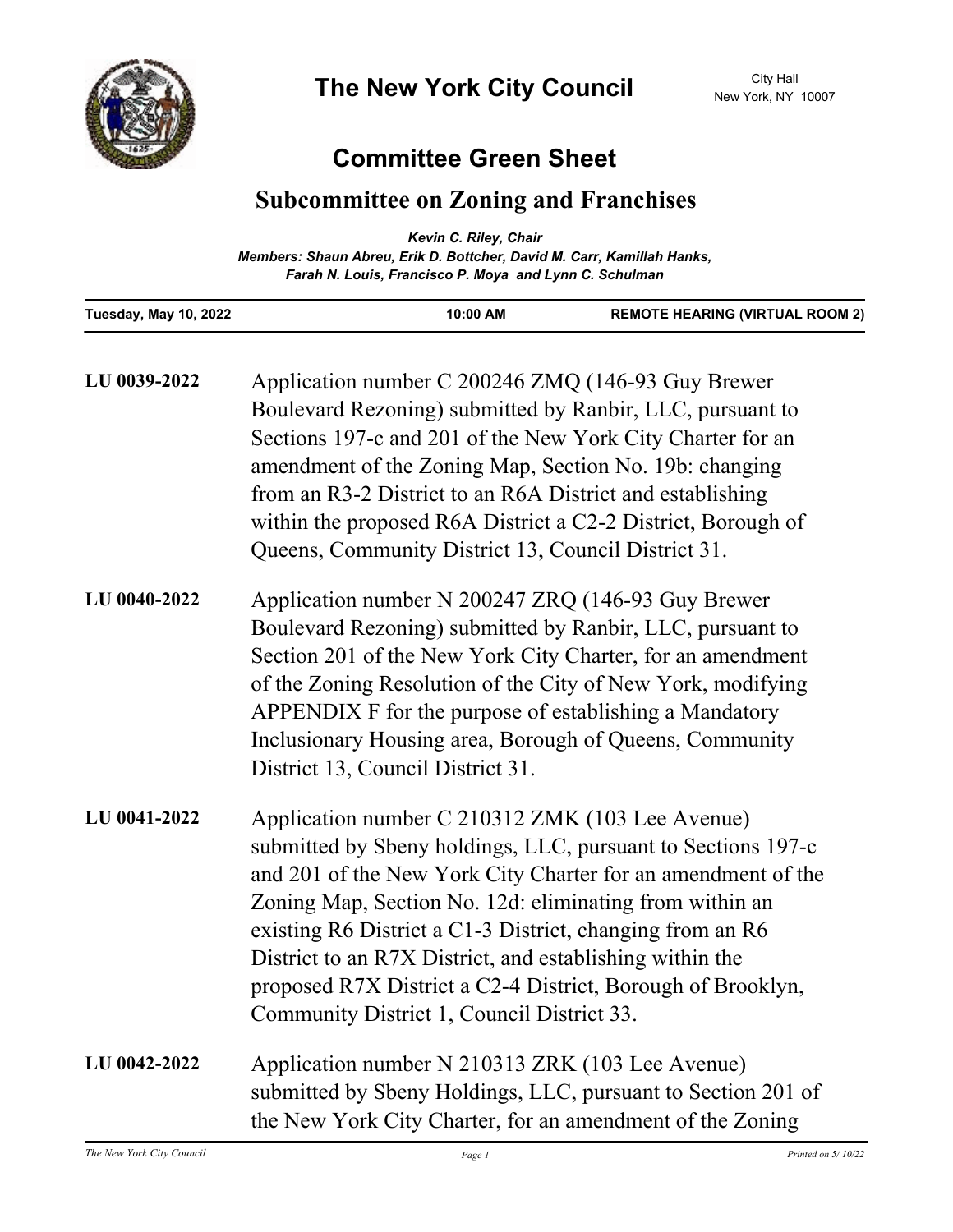Resolution of the City of New York, modifying APPENDIX F for the purpose of establishing a Mandatory Inclusionary Housing area, Borough of Brooklyn, Community District 1, Council District 33.

Application number C 200358 ZMK (2300 Cropsey Avenue) submitted by Cropsey Partners, LLC, pursuant to Sections 197-c and 201 of the New York City Charter for the amendment of the Zoning Map, Section No. 28c, by establishing within an existing R6 District a C2-4 District, Borough of Brooklyn, Community District 11, Council District 43. **LU 0047-2022**

- Application number C 220050 ZMQ (35-01 Vernon Boulevard Rezoning) submitted by Agayev Holding, LLC, pursuant to Sections 197-c and 201 of the New York City Charter for an amendment of the Zoning Map, Section No. 9a, changing from an R5 District to an M1-4/R7A District and establishing a Special Mixed Use District (MX-23), Borough of Queens, Community District 1, Council District 26. **LU 0048-2022**
- Application number N 220051 ZRQ (35-01 Vernon Boulevard Rezoning) submitted by Agayev Holding, LLC, pursuant to Section 201 of the New York City Charter, for an amendment of the Zoning Resolution of the City of New York, modifying APPENDIX F for the purpose of establishing a Mandatory Inclusionary Housing area, Borough of Queens, Community District 1, Council District 26. **LU 0049-2022**
- Application number C 220134 ZMM (One 45/Museum of Civil Rights) submitted by One45 Lenox, LLC, pursuant to Sections 197-c and 201 of the New York City Charter for an amendment of the Zoning Map, Section No. 6a, eliminating from an existing R7-2 District a C1-4 District, changing from an R7-2 District to a C4-6 District, changing from a C8-3 **LU 0053-2022**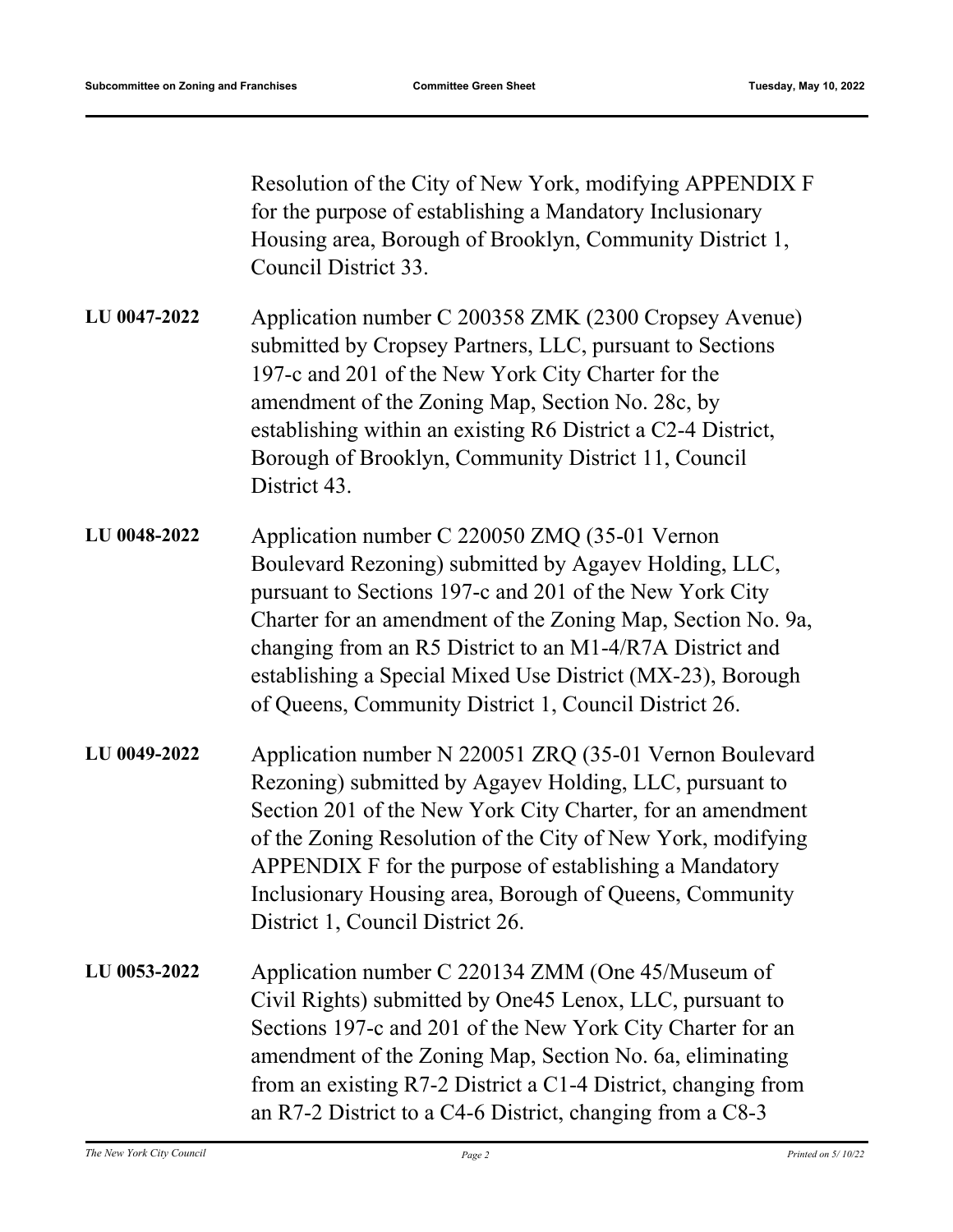District to a C4-6 District, Borough of Manhattan, Community District 10, Council District 9.

Application number N 220135 ZRM (One 45/Museum of Civil Rights) submitted by One45 Lenox, LLC, pursuant to Section 201 of the New York City Charter, for an amendment of the Zoning Resolution of the City of New York, modifying Article VII, Chapter 4 for the purpose of amending location of commercial use regulations, and modifying APPENDIX F for the purpose of establishing a Mandatory Inclusionary Housing area, Borough of Manhattan, Community District 10, Council District 9. **LU 0054-2022**

Application number C 220136 ZSM (One 45/Museum of Civil Rights) submitted by One45 Lenox, LLC, pursuant to Sections 197c and 201 of the New York City Charter for the grant of a special permit pursuant to Section 74-743 of the Zoning Resolution to modify the tower regulations of Section 35-64 (Special Tower Regulations for Mixed Buildings) of a mixed-use building (Building 1), in connection with a proposed mixed-use development, within a large-scale general development, bounded by West 145th Street, Lenox Avenue – Malcolm X. Boulevard, West 144th Street, a line 100 feet northwesterly of Lenox Avenue – Malcolm X. Boulevard, a line midway between West 144th Street and West 145th Street, and a line 160 feet southeasterly of Adam Clayton Powell Jr. Boulevard (Block 2013, Lots 29, 33, 38, 44 and 50), in a C4-6 District, Borough of Manhattan, Community District 10, Council District 9. **LU 0055-2022**

| LU 0056-2022 | Application number C 220137(A) ZSM (One 45/Museum of        |
|--------------|-------------------------------------------------------------|
|              | Civil Rights) submitted by One45 Lenox, LLC, pursuant to    |
|              | Sections 197-c and 201 and proposed for modification        |
|              | pursuant to Section 2-06(c)(1) of the Uniform Land Use      |
|              | Review Procedure of the New York City Charter for the grant |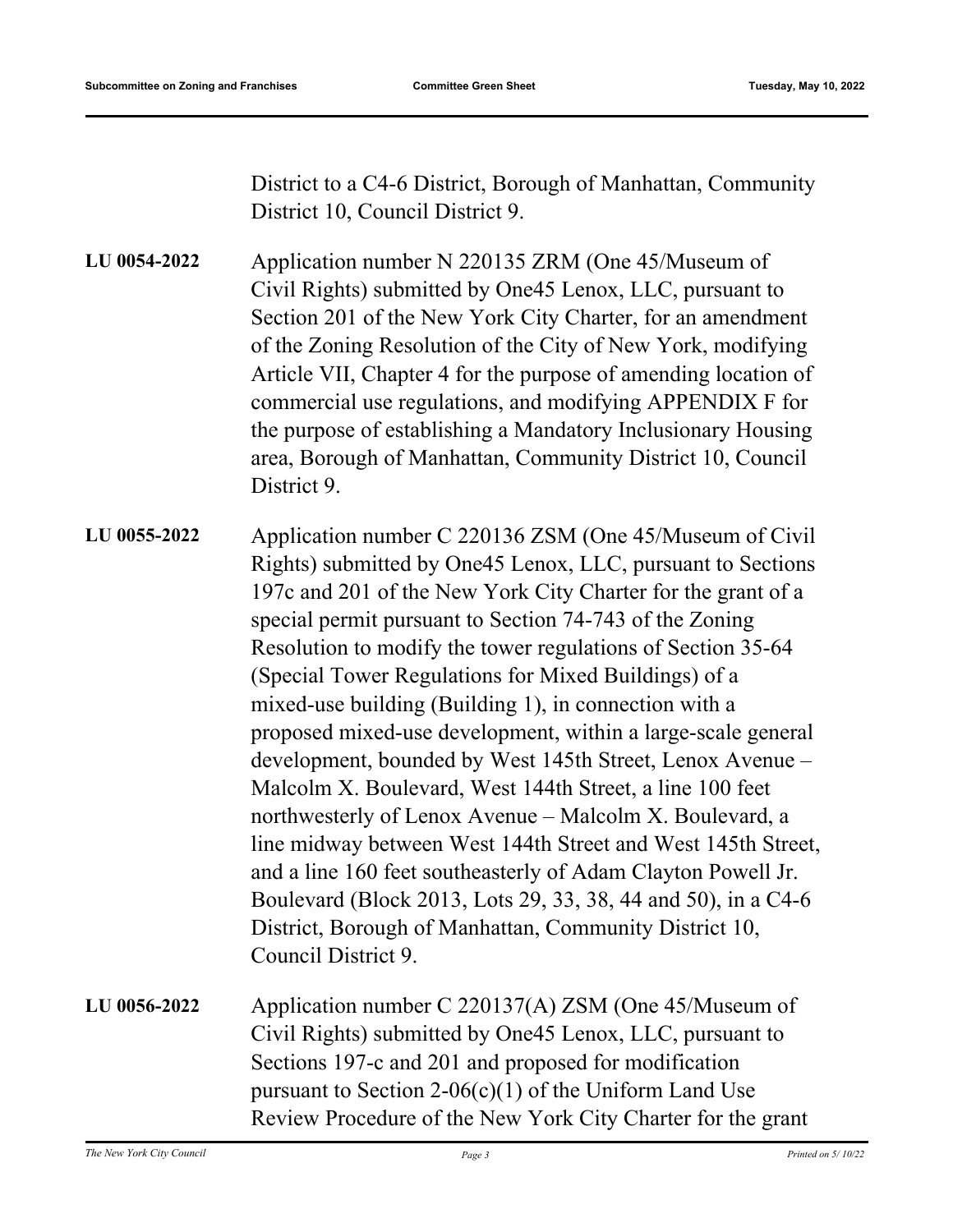of special permits pursuant to Section 74-744(b) of the Zoning Resolution to modify requirements of Section 32-42 (Location Within Buildings) to allow commercial uses (banquet hall use & office amenity space) to be located above residential use, and to modify the requirements of Section 32-423 (Limitation on ground floor location) to allow Use Group 9 uses (banquet hall use) to be located within 50 feet of the street wall of a mixed-use building (Building 1); and Section 74-744(c) of the Zoning Resolution to modify the signage regulations of Section 32-641 (Total Surface Area of Signs), 32-642 (Non-Illuminated Signs), 32-644 (Illuminated or Flashing Signs in C4, C5-4, C6 & C7 Districts), Section 32-652 (Permitted Projection in all other Commercial Districts) and Section 32-655 (Height of Signs in all other Commercial Districts); in connection with a proposed mixed-use development, within a large-scale general development, bounded by West 145th Street, Lenox Avenue – Malcolm X. Boulevard, West 144th Street, a line 100 feet northwesterly of Lenox Avenue – Malcolm X. Boulevard, a line midway between West 144th Street and West 145th Street, and a line 160 feet southeasterly of Adam Clayton Powell Jr. Boulevard (Block 2013, Lots 29, 33, 38, 44 and 50), in a C4-6 District, Borough of Manhattan, Community District 10, Council District 9.

Application number C 220142 ZSM (One 45/Museum of Civil Rights) submitted by One45 Lenox, LLC, pursuant to Sections197-c and 201 of the New York City Charter for the grant of a special permit pursuant to Section 74-533 of the Zoning Resolution to reduce the required accessory off-street parking spaces to 130 spaces (20%) for dwelling units in a development within a Transit Zone, that includes at least 20 percent of all dwelling units as income-restricted housing units, in connection with a proposed mixed-use development, **LU 0057-2022**